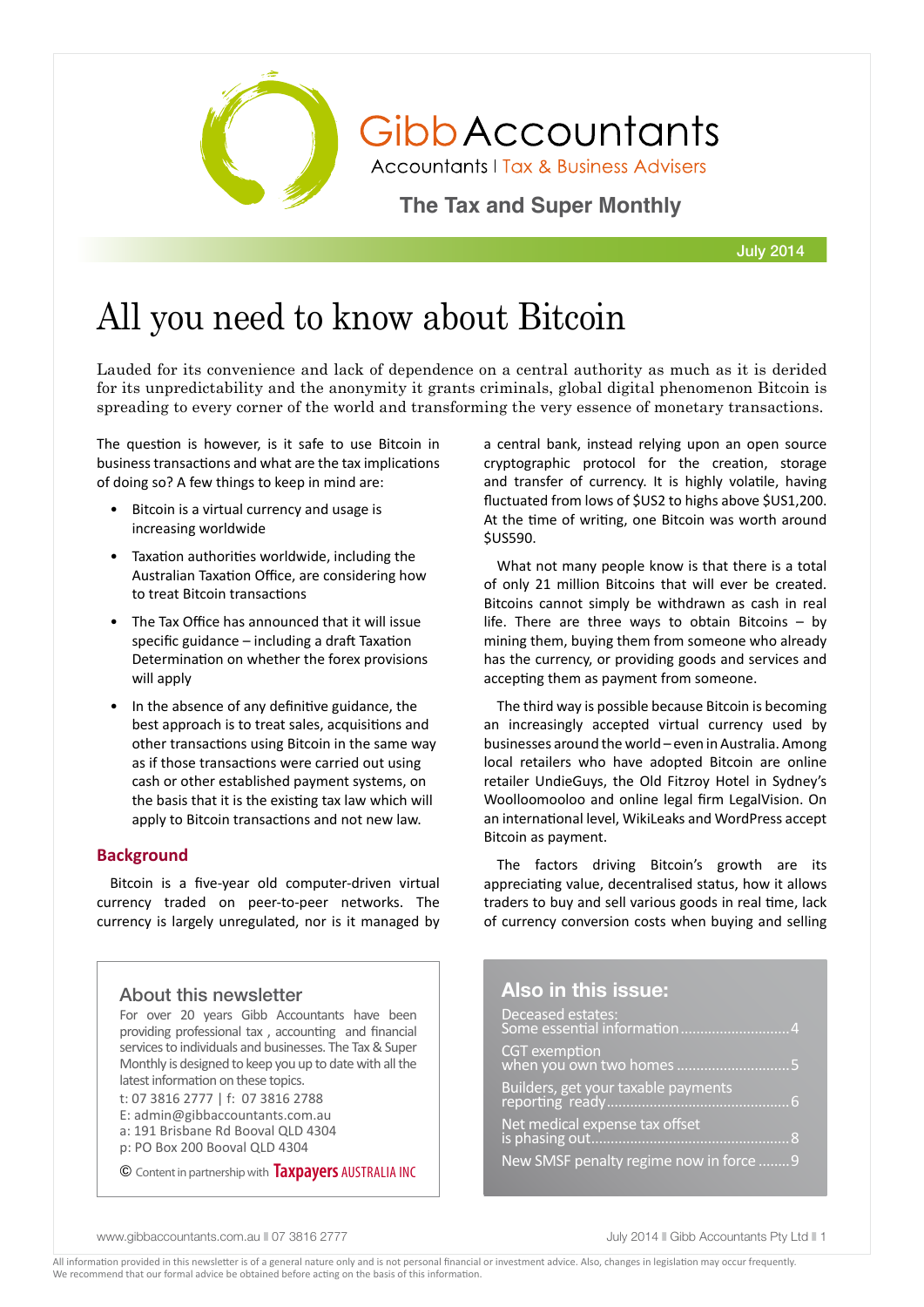#### Information Newsletter



overseas as well as the absence of transaction costs typically attached to credit cards and rival electronic forms of payment like PayPal.

The unprecedented rise of Bitcoin leads us to the following two questions:

- What is the correct treatment of Bitcoin under the tax law?
- How does this affect how we use it, both now and in planning for the future?

#### **Taxation of Bitcoin transactions in Australia**

Tax rules that apply to average commercial transactions should generally apply in the same way to virtual currency transactions, in the absence of specific provisions in the tax law that cater specifically for virtual currency.

The central question revolves around whether Bitcoin transactions should be taxed under the capital gains tax (CGT) provisions (like many types of transactions involving the transfer of ownership of shares or other capital assets) or whether Bitcoin transactions should be taxed on revenue account. There may also be a need to convert the value to Australian dollars.

In a statement provided to the *Australian Financial Review*, the Tax Office said it will provide further advice to taxpayers by the new financial year on how to account for Bitcoin transactions in tax returns for the 2013-14 year.

Note that the Tax Office has emphasised that Bitcoin transactions have always been taxable, so for those individuals who have been using the Bitcoin currency for some time without correctly accounting for their tax liability, the potential exists for the Tax Office to look as far back as 2009 to amend tax returns (or 2011 for many individual taxpayers) once it has formed a view on how to treat Bitcoin transactions. Be mindful that where the Tax Office can prove fraud, there is no time limit that applies. Further details regarding how the Tax Office would audit transactions using the mysterious currency has not been provided as yet.

### **Bitcoin scenarios**

Below are several different scenarios in which Bitcoin could be utilised, and their potential tax treatment.

#### *1) Selling goods and services in exchange for Bitcoin*

Businesses that sell goods or provide services in exchange for Bitcoins derive ordinary income – just as they would if they sold goods and services for cash. As a result, they will need to include all ordinary income from sales made using Bitcoin as assessable income in their income tax return.

Where the business is registered for GST and the sale constitutes a taxable supply, the business should issue a valid tax invoice and remit the appropriate amount of GST calculated based on the Australian dollar value of the Bitcoin revenue received to the Tax Office.

#### *2) Buying goods and services using Bitcoin*

Buyers are well advised to keep records of any purchases using Bitcoin and account for the tax consequences if it represents a deductible business expense or if the purchase is an investment asset that may result in a capital gain or loss under CGT rules.

A taxpayer may generally claim eligible business purchases made using Bitcoin as a tax deduction, either immediately or spread out over time (for example, under capital allowances rules). The general rules in relation to deductibility will be applied the same way where payments are made with Bitcoin as where payments are made with cash or on credit.

Of course, there are statutory record-keeping requirements under tax law and those requirements will apply to Bitcoin transactions as well.

Where the buyer is registered for GST and the acquisition is business related, the buyer should ensure that they receive a valid tax invoice for the purposes of GST law in order to claim any input tax credits to which they are entitled (that is, where the purchase is a taxable supply or a GST-free supply).

 $Continued \rightarrow$ 

DISCLAIMER: All information provided in this publication is of a general nature only and is not personal financial or investment advice. It does not take into account your particular objectives and circumstances. No person should act on the basis of this information without first obtaining and following the advice of a suitably qualified professional advisor. To the fullest extent permitted by law, no person involved in producing, distributing or providing the information in this publication (including Taxpayers Australia Incorporated, each of its directors, councillors, employees and contractors and the editors or authors of the information) will be liable in any way for any loss or damage suffered by any person through the use of or access to this information. The Copyright is owned exclusively by Taxpayers Australia Inc (ABN 96 075 950 284).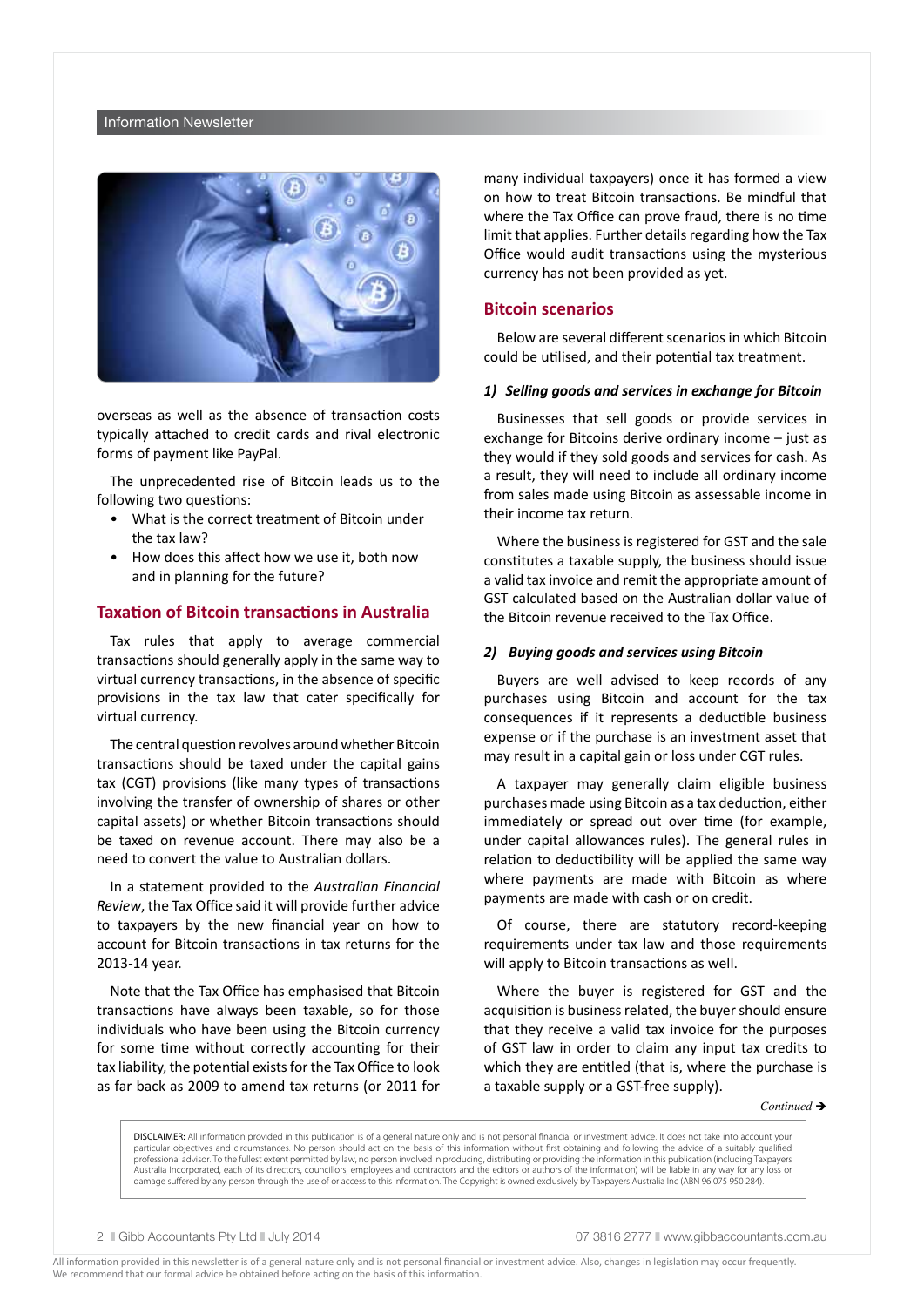## All you need to know about Bitcoin (cont)

### *3) Making investment profits from holding and selling Bitcoins*

The easiest way to invest in Bitcoin is by simply holding the coins in an online wallet. Just as for shares, there are different ways in which these Bitcoin investment gains may be taxed:

- for a frequent trader in Bitcoin, the Tax Office may conclude that the taxpayer is "carrying on a business" of trading Bitcoins and all gains and losses associated with this trading will be recognised on revenue account as assessable ordinary income or allowable deductions, or
- for an infrequent trader in Bitcoin who does not trade them in the course of a business, the CGT rules may apply to gains and losses.

In practical terms, a Bitcoin trader who trades in high volumes or values daily may be taxed on their transactions differently to someone who "mines" Bitcoin or to someone who sells some Bitcoin after holding it as an investment for several years.

## **Legal status of Bitcoin around the world**

The legal status of Bitcoin around the world differs according to jurisdictions, with countries including Russia, Vietnam, Thailand and Indonesia banning the Bitcoin as a currency outright.

In a slightly watered down approach, China has banned financial institutions and payment companies from handling Bitcoin transactions, but has not curtailed the use of Bitcoin by individuals.

Like China, India remains lukewarm on the question of Bitcoins and has advised the Indian public not to indulge in the buying or selling of virtual currencies.

Countries like Singapore, Belgium, the United States, Britain and Germany, among others, state that Bitcoin is entirely legal. Singapore has provided clear guidance on how taxpayers can manage taxation on Bitcoin transactions, with money made through transactions taxable as income and money made through investments treated as capital gains, although there is no CGT in Singapore.

Germany has said that it viewed Bitcoins as personal money for individuals – which means the currency is taxable to the individual via sales and capital gains tax – and Britain said it is considering treating Bitcoin as an asset or as private money, rather than a voucher as was previously the case, following a surge in demand in that country for the virtual currency.

Meanwhile the Tax Office's United States (US) counterpart, the Internal Revenue Service (IRS), is of the view that virtual currency is to be treated as property for the purposes of US taxation law. The IRS has recently released detailed guidance on this issue.

## **Problems with Bitcoin**

The collapse of one of the world's biggest Bitcoin exchanges, the Tokyo-based Mt Gox, in early February 2014 highlighted the vulnerabilities of Bitcoin to criminality when hackers attacked the world's largest Bitcoin exchanges to exploit a flaw in the code that allowed these exchanges' users to send false requests to resend payments.

Other than hacking, the Bitcoin currency has also been found to be susceptible to money laundering, bribery and the purchasing of illicit products such as drugs and weapons and other questionable products and services.

There is no simple way to track down individual Bitcoin miners and while the Bitcoin system tracks every transaction, it does not divulge people's identities. This will be one of the most fundamental issues for the tax authorities around the globe to deal with, and further guidance from the Tax Office in Australia as to how they intend to identify Bitcoin users and the tax liabilities they rack up will be welcomed by all users here.

Volatility is another problem, but financial experts have said this will become less of an issue in the future once more Bitcoin exchanges gain volume. Additionally, the absence of a regulator or similar authority makes Bitcoin less transparent, harder to trace, and a riskier investment than "normal" more accepted currencies. This also makes it difficult to convert Bitcoin into Australian dollars to determine income and expenses reliably.

## **The best approach**

Regardless of whether it is likely that Bitcoin will eventually replace "real money", Bitcoin's ubiquitous presence in the international currency market looks unlikely to abate anytime soon and the Tax Office's increased scrutiny of Bitcoins indicates that failing to correctly account for Bitcoin transactions could land taxpayers in hot water.

Consult this office if you are still unsure how Bitcoin is likely to be taxed in Australia and what records you will likely need to keep to substantiate your Bitcoin transactions.  $\blacksquare$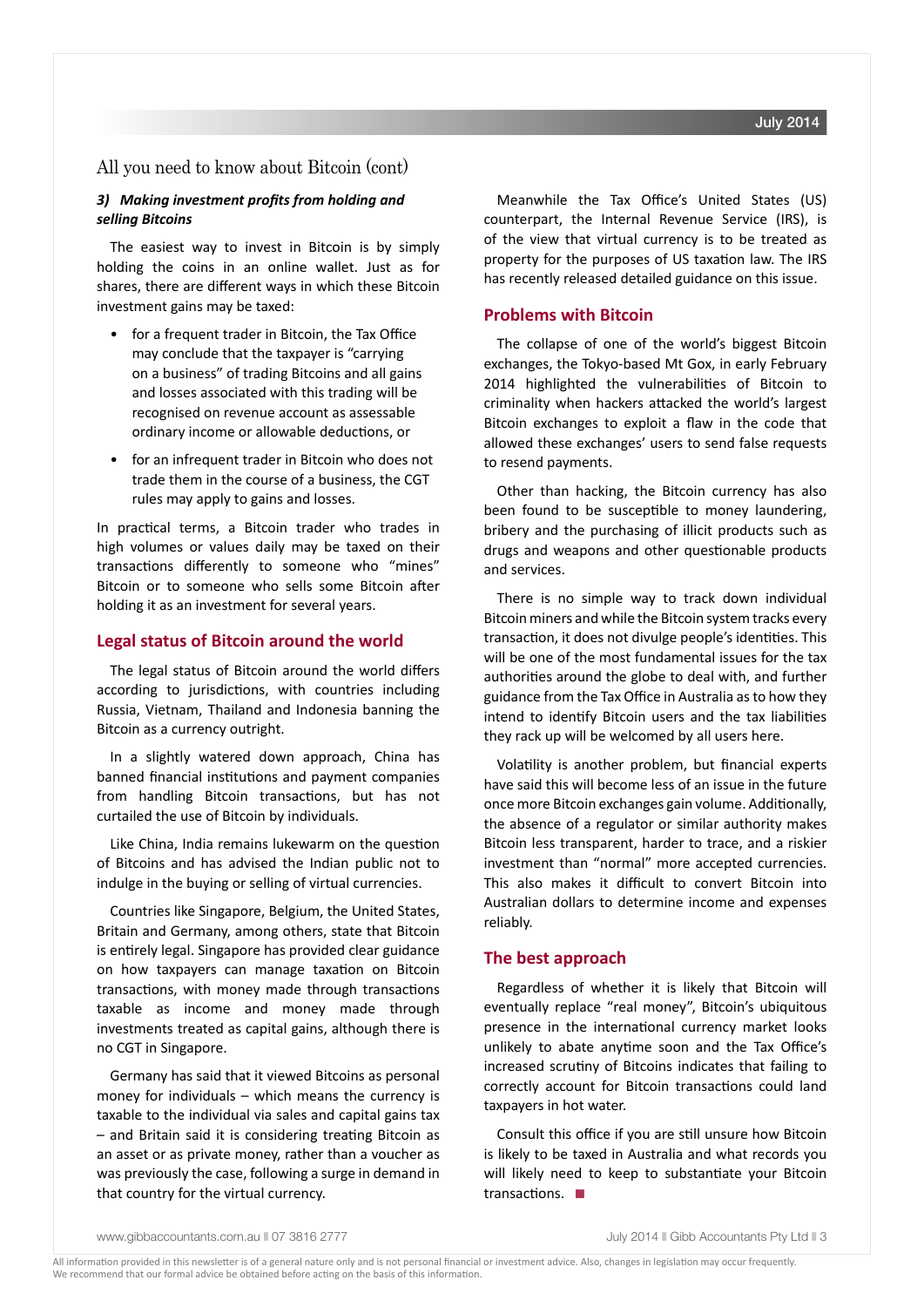# Deceased estates: Some essential information



Unfortunately, having to deal with managing a deceased estate is a task many of us will have to shoulder at some stage in our lives — but having some familiarity with what's involved beforehand will hopefully ease the burden.

It is worth remembering that the law that applies to the assets and income of a deceased person depends in large part on which state or territory they lived in when they died. Also note that the information presented here mainly looks at tax responsibilities (which are a federal obligation). Speak to this office for guidance on the best avenue of inquiry when administering an estate.

## **What the estate comprises**

The property and assets belonging to a person who has died, called their deceased estate, may include real estate, money in bank accounts, shares, and personal possessions. Some types of income can also form part of the deceased estate. However, some assets will not be included because the deceased may have made other arrangements to distribute them or own the assets as a joint tenant.

The deceased estate holds the assets of the deceased in trust from the time of the death of the person concerned until the transfer of the property and assets to their beneficiaries as nominated in their will. It is administered by either:

- an executor appointed in the person's will, or
- an administrator appointed by the Supreme Court.

Superannuation and life insurance payments may or may not form part of the deceased estate. If there are stipulated beneficiaries under the policy or super trust deed, payments may go directly to various beneficiaries without going through the deceased estate.

## **Being an executor**

If you have been appointed as an executor or administrator of the estate, you will be responsible for managing the deceased estate's tax affairs, as well as:

- carrying out (executing) the terms of the deceased person's will
- complying with the relevant inheritance laws, where there is no will.

The executor or administrator (this information applies equally to both) is responsible for administering the deceased estate in the best interest of the beneficiaries nominated in the will (or if no will exists, the deceased person's next of kin or other person according to a state or territory law).

The executor more or less takes over the role of the deceased person and winds up their personal affairs. Tasks usually performed by an executor include:

- locating the will
- applying for probate
- obtaining a death certificate
- informing investment bodies of the death these might include banks, building societies, and share registries
- informing Centrelink and other government bodies, such as the Tax Office
- locating assets and having their value assessed
- paying debts, income tax and funeral expenses
- transferring assets and paying stamp duty
- distributing the surplus to beneficiaries.

#### **Tax responsibilities**

There are generally no death duties in Australia. However, tax may be payable on certain income or capital transactions that arise as a consequence of a person's death.

Any tax liability that may be generated from your role as executor is separate from your own personal tax liability. Therefore don't include any of the income of the deceased person or deceased estate in your own personal tax return (except for any trust income you may receive as a beneficiary). Another item that may potentially have to be declared is any fee charged to the estate for executor services performed (ask this office for more guidance about this).

As an executor, your tax responsibilities include:

- lodging a final return, and any outstanding prioryear returns, for the deceased person
- lodging any trust tax returns for the estate *Continued* →

4 **|| Gibb Accountants Pty Ltd || July 2014 07 3816 2777 || www.gibbaccountants.com.au**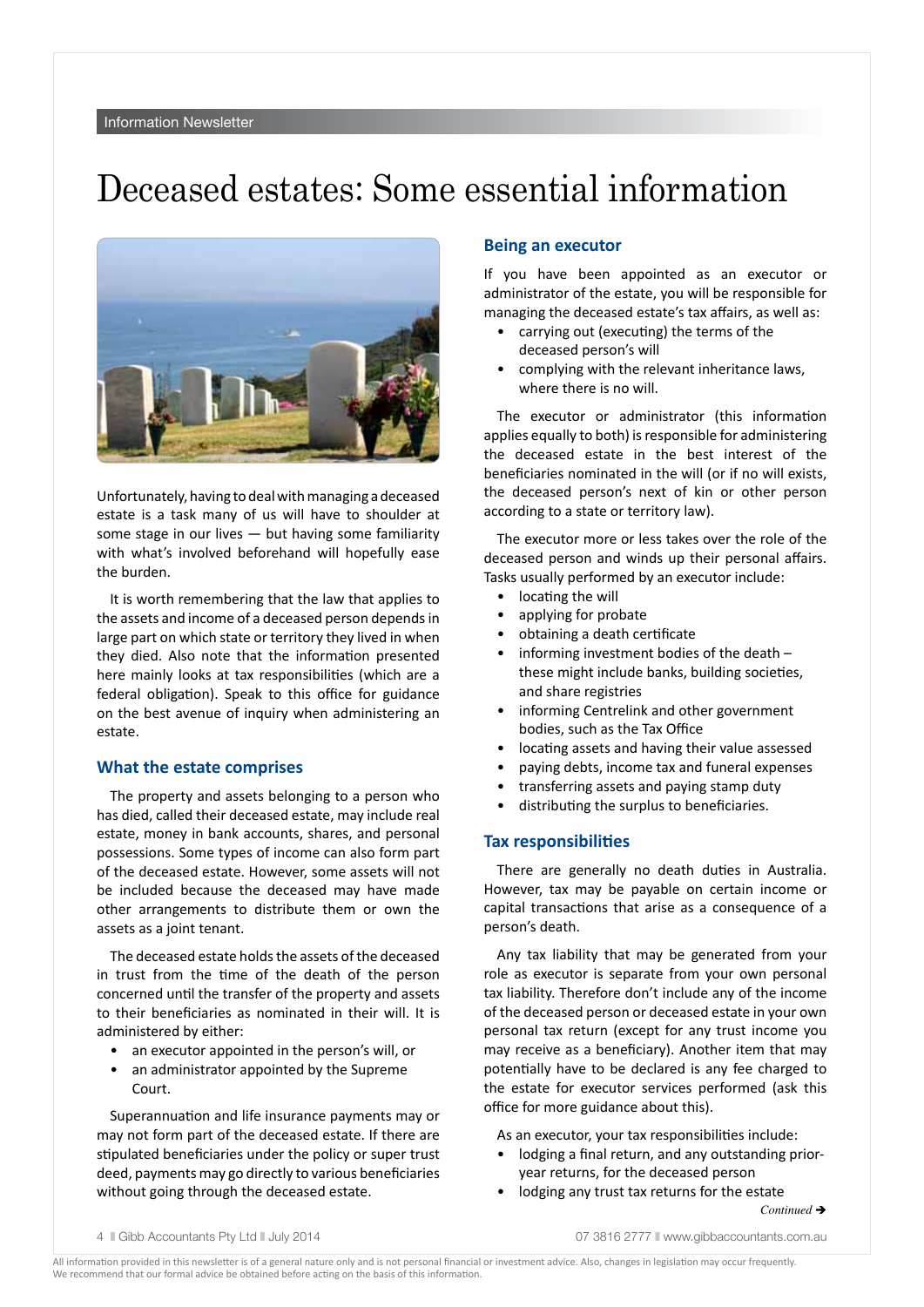# Deceased estates (cont)

• providing beneficiaries with the information they need to include distributions in their own returns and, in certain cases, paying tax on their behalf.

As the executor of a deceased estate, you may need to lodge a final tax return on behalf of the departed. If they did not lodge prior-year tax returns, it will need to be determined whether they are necessary. If so, you need to prepare and lodge them, and of course consult this office should you require help with these tasks.

There may be a number of reasons why you may have to lodge a personal tax return for the deceased – for example, they may have had:

- tax withheld from the income they earned
- earned taxable income exceeding the tax-free threshold
- tax withheld from interest or dividends because no tax file number (TFN) was quoted to the investment body
- lodged returns in prior years.

## **Capital gains tax (CGT) implications**

When the assets of a deceased estate are distributed, a special rule applies that allows any capital gain or loss made on a CGT asset to be disregarded if the asset passes:

- to the executor
- to a beneficiary, or
- from the executor to a beneficiary.

However, if an executor sells a CGT asset of the deceased estate and then distributes the proceeds to the beneficiaries, the sale is subject to the normal CGT rules and a tax liability may arise. Basically this means, in most cases, the transfer of CGT assets into a deceased estate and then out to their beneficiaries should not incur an income tax liability.

### **Superannuation death benefits**

In most cases, when a person dies, their superannuation fund will pay their remaining super to their nominated beneficiary, which is called a "super death benefit".

If there are no binding death nominations, then the trustee of the super fund will decide how the benefit will be paid. Depending upon the trust deed of the superannuation fund, and rules and regulations operating for superannuation, the trustee may pay it to the deceased estate, then the executor will deal with it accordingly. However, the super is not part of the will (except in NSW).

If you are a dependant of the deceased, you do not need to pay tax on any component of a superannuation death benefit if you receive it as a lump sum (if you receive it as an income stream you may need to pay tax on it). Also do not include it on your tax return as income. If you are not a dependant and you receive a death benefit it must be as a lump sum. The item is taxable as follows generally:

The maximum tax rate for lump sums paid to nondependants is: Taxed element of the benefit, 15% plus Medicare levy; untaxed element of the benefit, 30% plus Medicare levy.  $\blacksquare$ 

# *Did you know... CGT exemption when you own two homes*

It is generally accepted that an exemption to capital gains tax applies to the family home, or "main residence", and the exemption usually applies for only one home at any given time. But there is a rule that allows for a taxpayer to have two main residences and still maintain that CGT-free status for both premises for a temporary period.

Known as the "six month rule", this states that two properties can be claimed as a main residence at the same time where a taxpayer acquires a dwelling that becomes their new main residence before they dispose of the original. This is a sensible allowance for an overlap of periods in which a taxpayer can claim exemption from CGT for two properties — one newly acquired and one that is to be sold. Selling the old house may take longer than six months, but the CGT exemption only holds for that long. The Tax Office cannot extend this concession.

It is available for the earlier of; six months after taking ownership of the new house, or when you transfer ownership of the old house. However there are two prerequisites to qualify — the old house must have been your main residence for at least a continuous three months in the 12 months before transfer; and if it was not your main residence for any of that time it can't have been used to produce income.  $\blacksquare$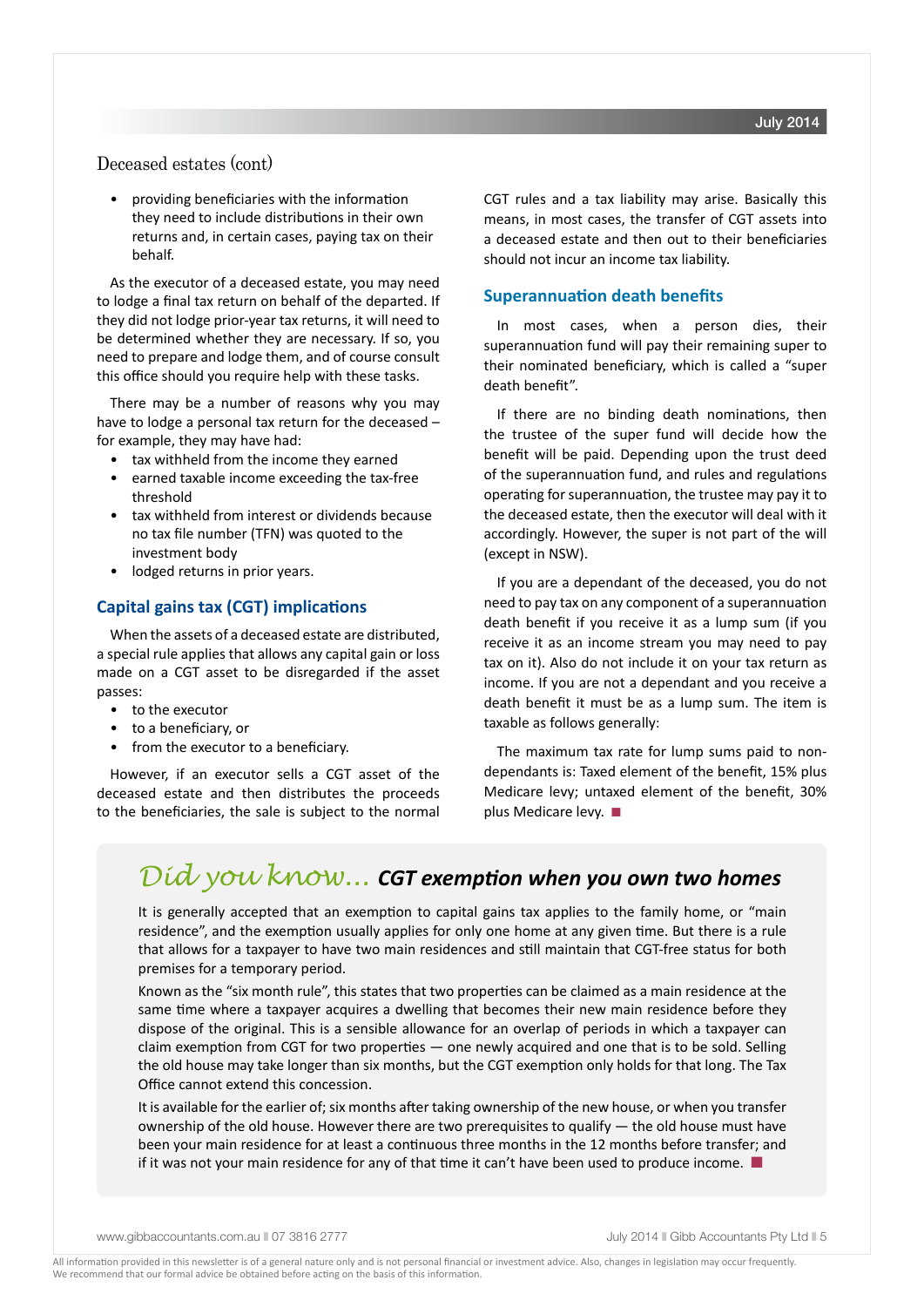# Builders, get your taxable payments reporting ready before July 21

Businesses in the building and construction industry, take note – the deadline is July 21, 2014 to report the total payments you made to each contractor you enlisted the services of in 2013-14. You will need to report these payments to the Tax Office on the Taxable payments annual report.



The taxable payments reporting system was initially introduced to address longstanding compliance issues by contractors in the building and construction industry. Tax compliance issues that were identified included non-lodgement of tax returns, income being omitted from tax returns that were lodged, non-compliance with goods and services tax (GST) obligations, failure to quote an Australian business number (ABN), and use of an invalid ABN.

The pointers below will help you adequately prepare for the looming deadline.

## **Work out if you need to report**

You need to report if all the following apply:

- you are a business that is primarily in the building and construction industry
- you make payments to contractors for building and construction services, and
- you have an Australian business number (ABN).

You are considered to be a business that is primarily in the construction industry if any of the following apply:

- in the last financial year, 50% or more of your business income was derived from providing "building and construction services"
- in the last financial year, 50% or more of your business activity related to "building and construction services", or
- in the financial year immediately before the last financial year, 50% or more of your business income was derived from providing "building and construction services".

Note: contractors who pay other contractors for building and construction services may also be required to report if they are carrying on a business that is primarily in the building and construction industry. Remember – a contractor can be an individual, partnership, company or trust.

## **What to report**

#### *1) Details you need to report*

For each contractor, you need to report the following details each financial year:

- ABN, if known
- name
- address
- gross amount you paid for the financial year  $$ this is the total amount paid, including GST
- total GST included in the gross amount you paid.

The details you need to report will generally be contained in the invoices you receive from your contractors. It is important to check the way you keep your contractor payment information to ensure you have the details you need to complete the Taxable payments annual report.

## *2) Payments you need to report*

You need to report payments you make to contractors for their building and construction services. If invoices you received included both labour and materials, whether itemised or combined, you report the whole amount of the payment unless the labour component is only incidental.

For instance, if a concrete truck if used to deliver concrete, and the driver merely directs the pouring of the concrete into the trenches, the driver's labour component is incidental, or minor, to the supply of the concrete. You are paying for concrete and you do not need to report the amount paid.

If, for some reason, the driver pours the concrete, levels and does the formwork, then this is more than incidental. You are paying for the concrete as well as the building and construction service, and the total amount paid is reported.

"Building and construction services" include any of the activities listed below if they are performed on, or in *Continued* è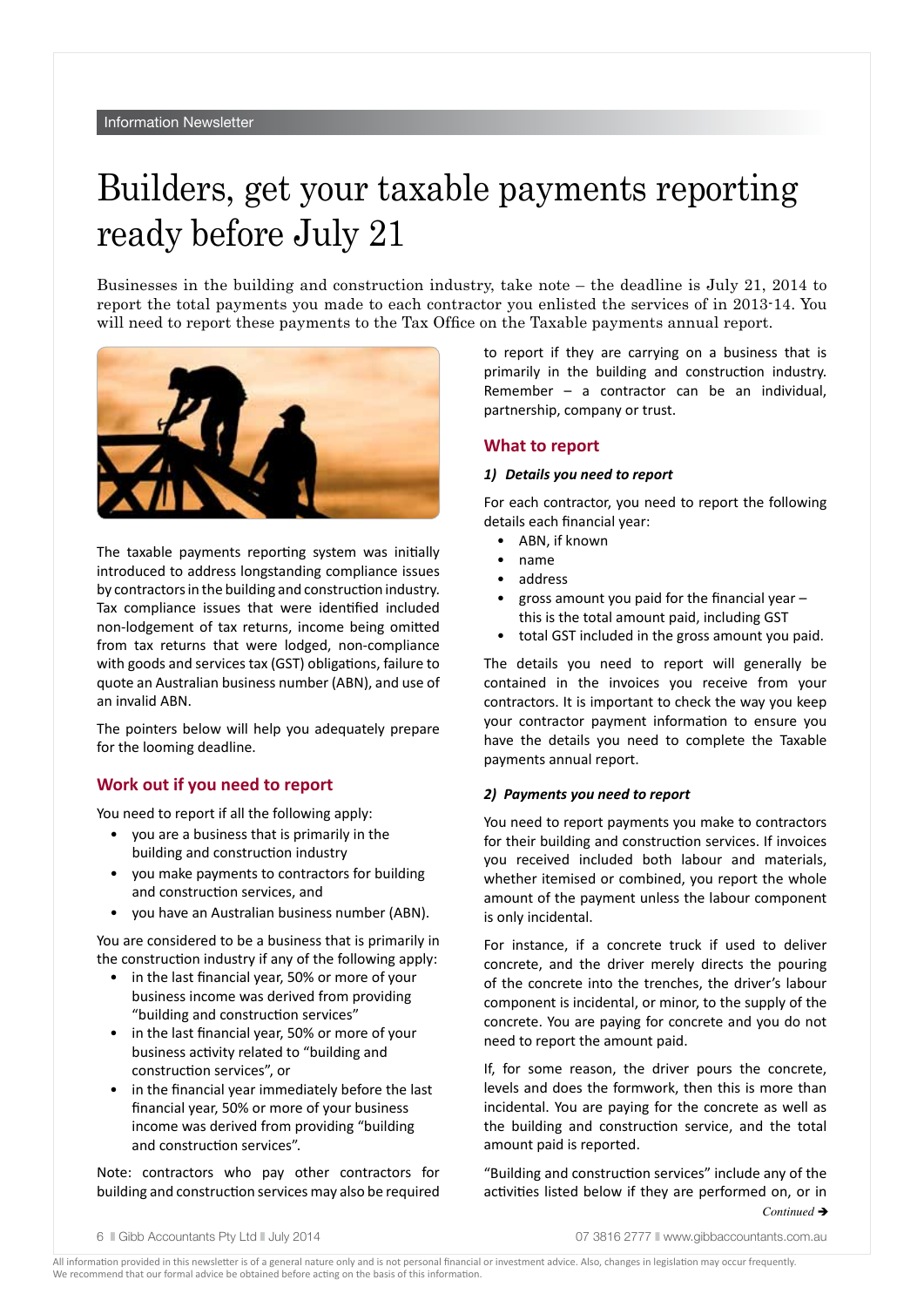# Builders taxable payments report (cont)

relation to, any part of a building, structure, works, surface or sub-surface:

- alteration
- assembly
- construction
- demolition
- design
- destruction
- dismantling
- erection
- excavation
- finishing
- improvement
- **installation**
- maintenance
- management of building and construction services
- modification
- organisation of building and construction services
- removal
- repair, and
- site preparation.

## *3) Payments you do not report*

You do not need to report:

- payments for building supplies/materials only
- unpaid invoices as of June 30 each year  $-$  for example, if you receive an invoice in June 2014, but you do not pay that invoice until sometime in July 2014, you report that payment in the 2014-15 Taxable payments annual report
- pay-as-you-go (PAYG) withholding payments that are required to be reported in a PAYG withholding annual report – for example, payments to employees, workers engaged under a voluntary agreement to withhold, workers engaged under a labour-hire or onhire arrangement, and contractors who do not quote an ABN. Note however that if amounts are withheld because a contractor did not quote an ABN, you can report the details in the Taxable payments annual report instead of the PAYG withholding where ABN not quoted annual report. If an ABN is not provided, the payer must withhold under the existing PAYG withholding arrangements
- if you are a home owner making payments to contractors for building and construction services – for example, if you are building or renovating your own home
- payments you make to another member of a consolidated group or multiple entry

consolidated group that you are a member of for income tax purposes. This is because members of a consolidated group or multiple entry group are effectively taxed as a single entity.

## **Frequently asked questions**

1) *Why are businesses required to report annually rather than quarterly?* The Tax Office varied the reporting requirements from quarterly to annual reporting to minimise compliance costs for businesses.

2) *Why are businesses required to report on a cash basis?* Many businesses in the building and construction industry are micro businesses, and a significant proportion of these businesses account on a cash basis. The Tax Office varied the reporting requirements to only require businesses to report the payments they make to contractors in the financial year in which the payments are actually made.

3) *Do businesses need to report payments they make to suppliers?* Yes, because suppliers who provide building and construction services are also contractors for the purpose of the taxable payments report.

4) *Do I report payments to contractors who repair and service my tools and equipment?* No. Maintenance of equipment and tools is not a construction service.

5) *I only purchase properties for rental purposes, and engage a property manager to manage them. Do I need to report the payments I make to the property manager?* No, you are not required to report as you are not primarily in the building and construction industry.

6) *I'm a landowner and I engage a project manager to manage the development of a building on my land. Do I need to report the payments I make to the project manager?* No, your core business is to purchase and sell property. You are not carrying on a business primarily in the building and construction industry and as a result, you are not required to report payments made to the project manager.

7) *If the project manager engages contractors to do excavation and foundation works on my land, who reports the payment made to these contractors?* The project manager does, because project management is a building and construction service.

8) *If I engage a contractor, and reimburse expenses they incurred in the course of providing building and construction services, do I need to include the reimbursed amounts in my annual report?* Yes. If you are a business primarily in the building and construction industry, the reimbursed amount is required to be included in your annual report.

July 2014

www.gibbaccountants.com.au n 07 3816 2777 July 2014 n Gibb Accountants Pty Ltd n 7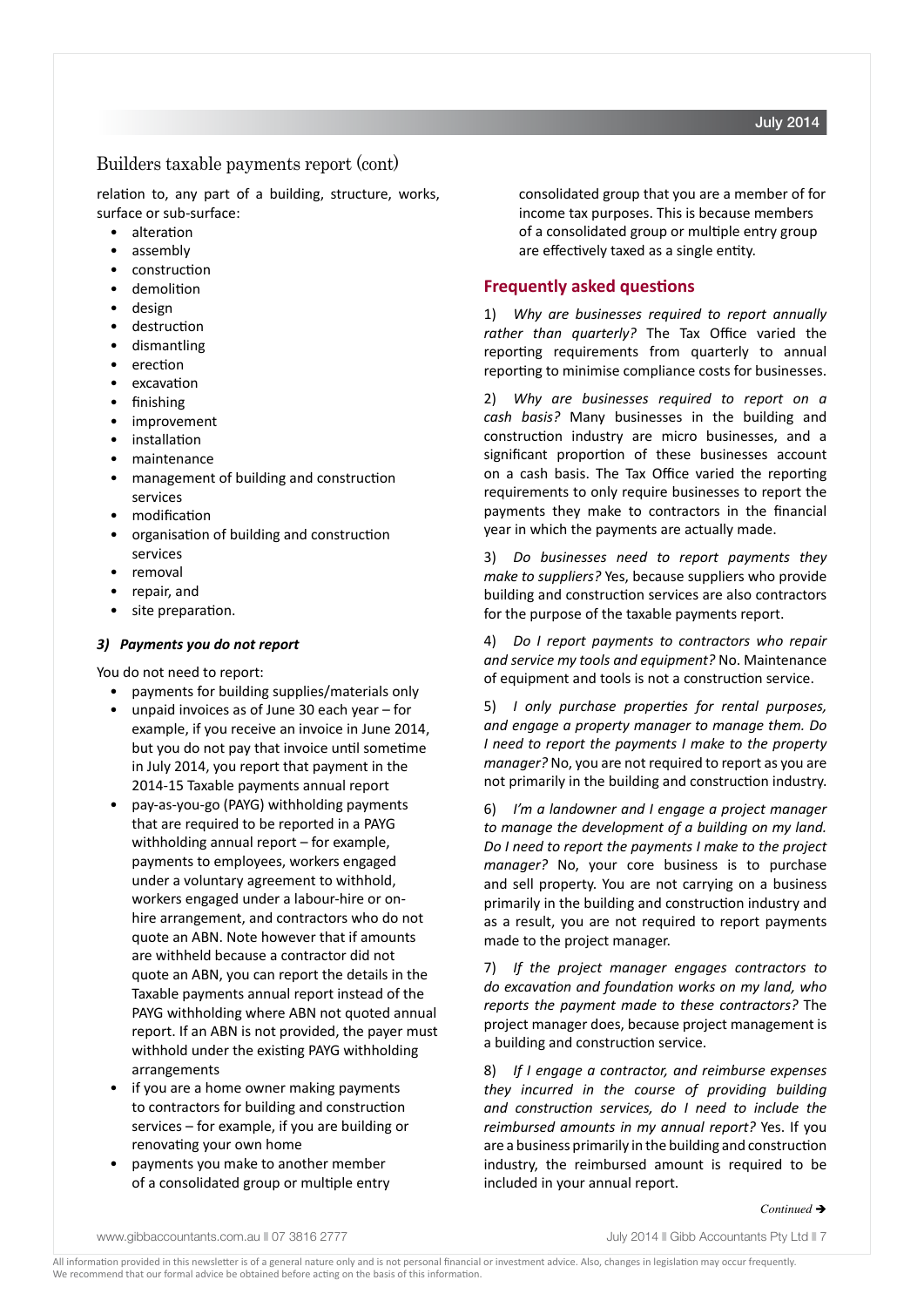## Builders taxable payments report (cont)

9) *Sometimes I pay one of my contractors for invoices for both materials and labour. Other times, I pay for materials only. Do I report all of the payments I make to this contractor?* You are not required to report payments made for materials only. However, if you are unable to easily separate payments made for materials only without significant administrative effort, you can report all the payments you make to this contractor.

10) *I'm a labour-hire firm. Do I need to report the payments I make to my workers who are hired under a labour-hire arrangement to provide building and construction services?* No. You are not required to report payments if you are required to withhold amounts under the PAYG withholding provisions for labour-hire or on-hire arrangements.

11) *Am I required to report payments I make to contractors who are foreign residents?* Yes, unless they are subject to PAYG withholding for payments to foreign residents.

12) *Am I required to lodge a nil annual report if I did not make payments to any contractors for building and construction services?* No. If you are not required to lodge the annual report this year, enlist this office to email NilReportTPAR@ato.gov.au with your ABN and business name, and whether you will be required to lodge an annual report next year. This email address is only for use in providing information before the due date for lodgement.

13) *Should I tell my contractors about this reporting requirement?* You can choose to, but you are not required to.

14) *Do I have to provide my contractors with the details of the amounts I report in relation to payments made to them?* No, but you can choose to using the payee information statement.

Consult this office for assistance on how to lodge your report before July 21 this year. Penalties may apply for not lodging the annual report by the due date.  $\blacksquare$ 

# Net medical expenses tax offset is phasing out

Draft legislation was introduced in the 2013 budget to phase out the net medical expense tax offset (NMETO), which has finally been passed into law. It means that the offset will disappear by the end of the 2018-19 income year, with some interim transitional arrangements put in place between now and July 1, 2019.

Part of the transitional regime includes that only those who claimed NMETO in 2012-13 will be eligible to claim the offset in the 2013-14 income year. Similarly, only those who claimed the NMETO in 2013-14 will be able to claim it in the 2014-15 income year.

All other taxpayers (those who made no previous claims) will be restricted to out-of-pocket expenses exceeding the relevant thresholds for specific expenses, including disability aids, attendant care or aged care only (more details on this to follow).

The NMETO for the 2012-13 income year allowed an offset of 20% of net medical expenses that are over \$2,120 for:

- single taxpayers with adjusted taxable income\* of \$84,000 or less, and
- families with a combined adjusted taxable income\* of \$168,000 or less.

For taxpayers with income over these thresholds in the 2013 income year, the offset is 10% of net medical expenses over \$5,000. (\**Note: The term adjusted taxable income includes the taxpayer's taxable income*  *plus other specific amounts, such as reportable fringe benefits and certain investment losses.*)

The phase out of the NMETO will occur through two sets of transitional arrangements, as follows:

- **• Category A**: From the 2013-14 income year until the end of the 2018-19 income year — taxpayers can only claim the NMETO for medical expenses that meet both of the following conditions:
	- the current definition and eligibility requirements, and
	- relate to disability aids, attendant care or aged care.
- **• Category B**: For the 2013-14 and 2014-15 income years — taxpayers will be eligible to claim the full range of medical expenses (as defined currently) but only if they have received an amount of the NMETO in the previous income year from this full range claim (or in both 2012-13 and 2013-14 in respect of claims in the 2014-15 income year).

*Note: Under the 'Category A' rules, the terms 'disability aids', 'attendant care' and 'aged care' are specifically defined under the amendments. Ask this office for examples of such expenditure as contained in the explanatory memorandum to the bill which was enacted.* ■

<sup>8</sup> **Community** Bibb Accountants Pty Ltd **N** July 2014 **07 3816 2777 N** www.qibbaccountants.com.au